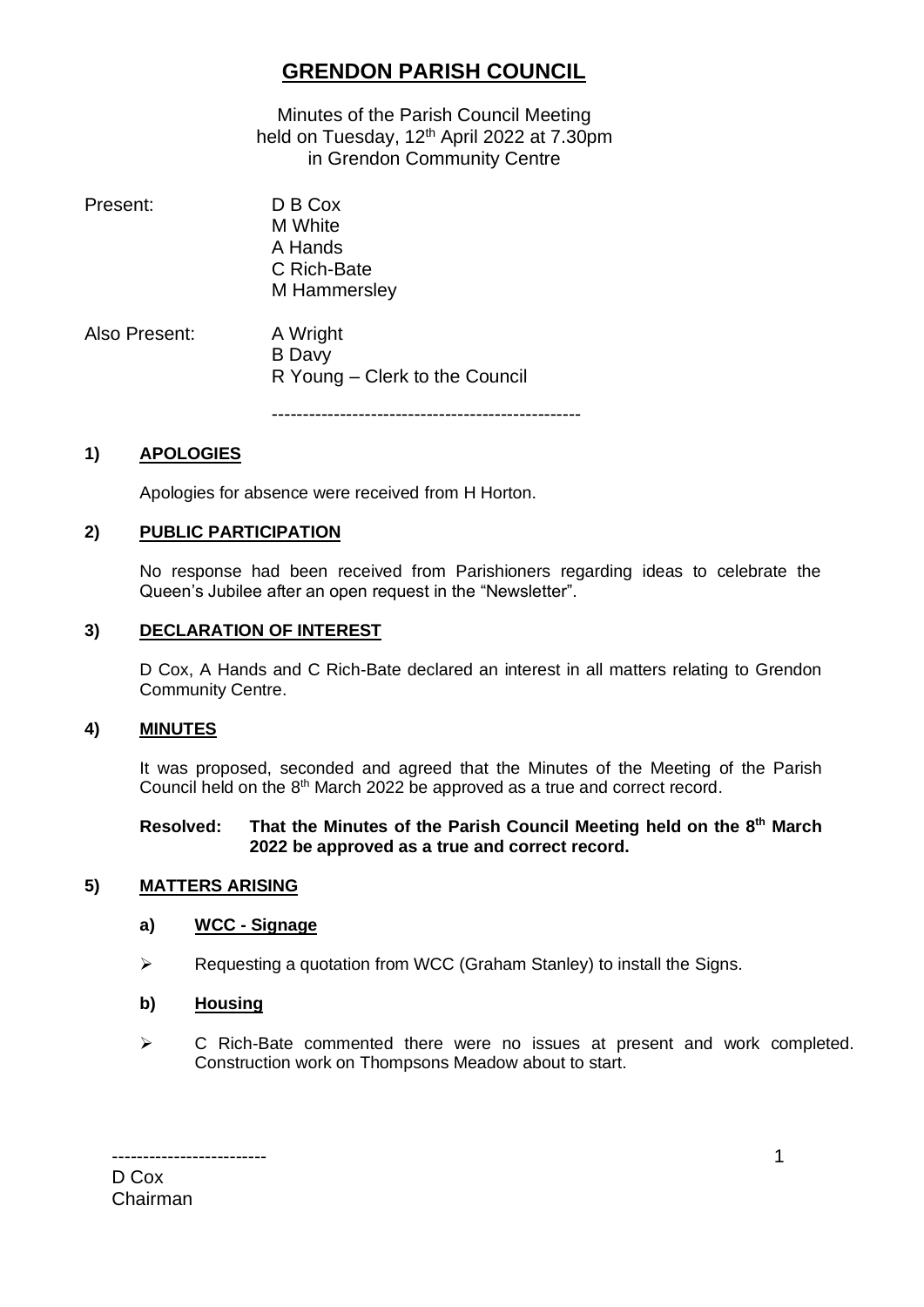### **c) Hodgetts Estates**

➢ NWBC have arranged meeting with Hodgetts Estates. Matter ongoing.

# **d) Co-operative Store**

 $\triangleright$  Manager to attend next month's meeting.

## **e) Play Area at bottom of Boot Hill**

➢ A Wright reported that WCC Highways are monitoring traffic volumes. (Monitoring Camera and road strip).

## **f) Bus Shelter by Green Lane**

➢ No confirmation reply from WCC, NWBC or National Highways regarding the Parish Council's intention to replace bus shelter.

## **g) Pull-in Adjacent to Co-operative Store**

 $\triangleright$  Steve Maxey (NWBC) had confirmed the provision of a pedestrian crossing had been cancelled/objected to by National Highways. S Maxey agreed to obtain details.

## **h) Grit Bins**

 $\triangleright$  Walk around to be arranged to determine potential locations for additional Grit Bins.

# **6) PLANNING**

### **a) Planning Applications Received**

i) PAP/2022/0132

Land opposite Thompsons Meadow, Spon Lane, Grendon Variation of Condition No. 1 of planning permission PAP/2020/0082 dated 25/09/2020 relating to change of house type for plot 6 to form a bungalow, in respect of Approval of all reserved matters for six properties with associated parking and access.

ii) PAP/2022/0131

Land opposite Thompsons Meadow, Spon Lane, Grendon Variation of Condition No. 1 of planning permission PAP/2020/0082 dated 25/09/20 relating to revisions to external appearance of house plots, revise garage siting to plot 1, in respect of Approval of all reserved matters for six properties with associated parking.

# **7) CORRESPONDENCE AND ANNOUNCEMENTS**

- $\triangleright$  Gallagher Insurance Renewal. The Clerk to review cover provided.
- $\triangleright$  NWBC Resources Board 28<sup>th</sup> March 2022.
- ➢ WCC Temporary Road Closure and Speed Limits relating to surface dressing programme 2022. None in the Parish of Grendon.

------------------------- D Cox Chairman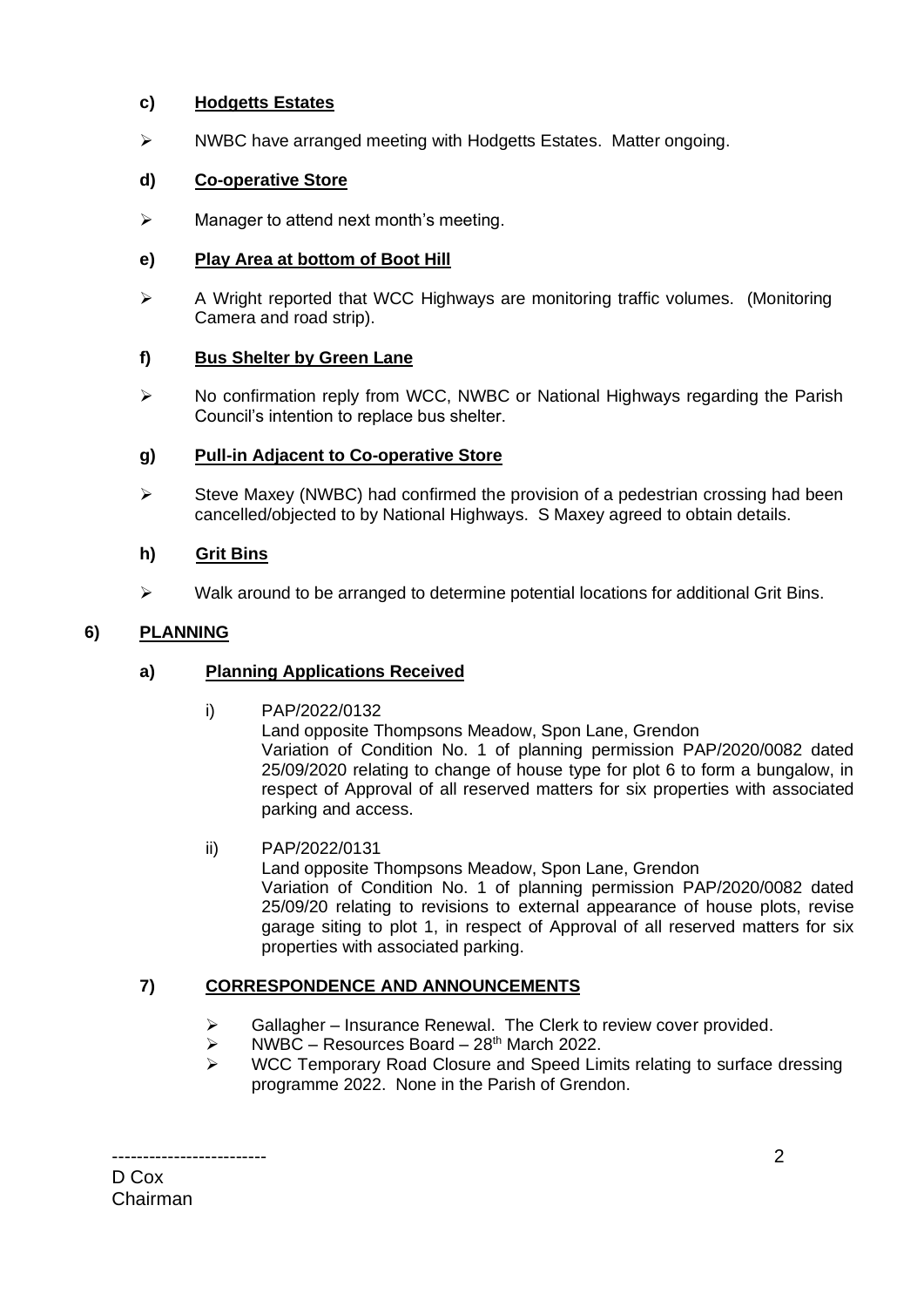- $\triangleright$  Warwickshire Road Safety Partnership Asks the Public not to purchase an e-scooter.
- $\triangleright$  PKF Littlejohn 2021/22 AGAR intermediate review.
- $\triangleright$  NWBC Planning and Development Board 11<sup>th</sup> April 2022.
- $\triangleright$  NWBC Special Sub-Group 12<sup>th</sup> April 2022.
- ➢ Warwickshire Road Safety Partnership asks drivers and cyclists to look out for each other on the roads.
- $\triangleright$  NWBC Local Development Framework Sub-Committee 25<sup>th</sup> April 2022.

### **8) ANY OTHER BUSINESS**

➢ Chris Rich-Bate reported that 252 Jubilee Celebration Mugs to be presented to pupils at Grendon School would cost £1,030.00 + VAT.

It was proposed (M White), seconded (A Hands) and agreed that the 252 Jubilee Celebration Mugs should be purchased at a cost of £1,030.00 + VAT from the Printing Shed.

#### **Resolved: To purchase 252 Jubilee Celebration Mugs to be presented to pupils at Grendon School.**

➢ M Hammersley commented that a number of Defibrillators had been stolen in the area. The Clerk to check the Parish Council's insurance covered theft of a Defibrillator.

### **9) FINANCE**

### **a) Cheque Payments**

It was proposed, seconded and agreed to issue the following cheques:-

| <b>Date</b> | <b>Details</b>             | £        |
|-------------|----------------------------|----------|
|             |                            |          |
| 12/04/22    | NWBC (Dog Bins)            | 588.50   |
| 12/04/22    | <b>WALC</b> (Subscription) | 661.00   |
| 12/04/22    | C Brown                    | 50.00    |
| 08/03/22    | C Brown                    | 50.00    |
| 12/04/22    | M G Garden Services        | 90.00    |
|             | Total:                     | 1,439.50 |

#### **Resolved: To issue the above cheques.**

### **b) Clerk's Wage Payments**

It was proposed (D Cox), seconded (C Rich-Bate) and agreed that in future the Parish Clerk would be paid on a monthly basis.

#### **Resolved: That the Parish Clerk should be paid in future on a monthly basis.**